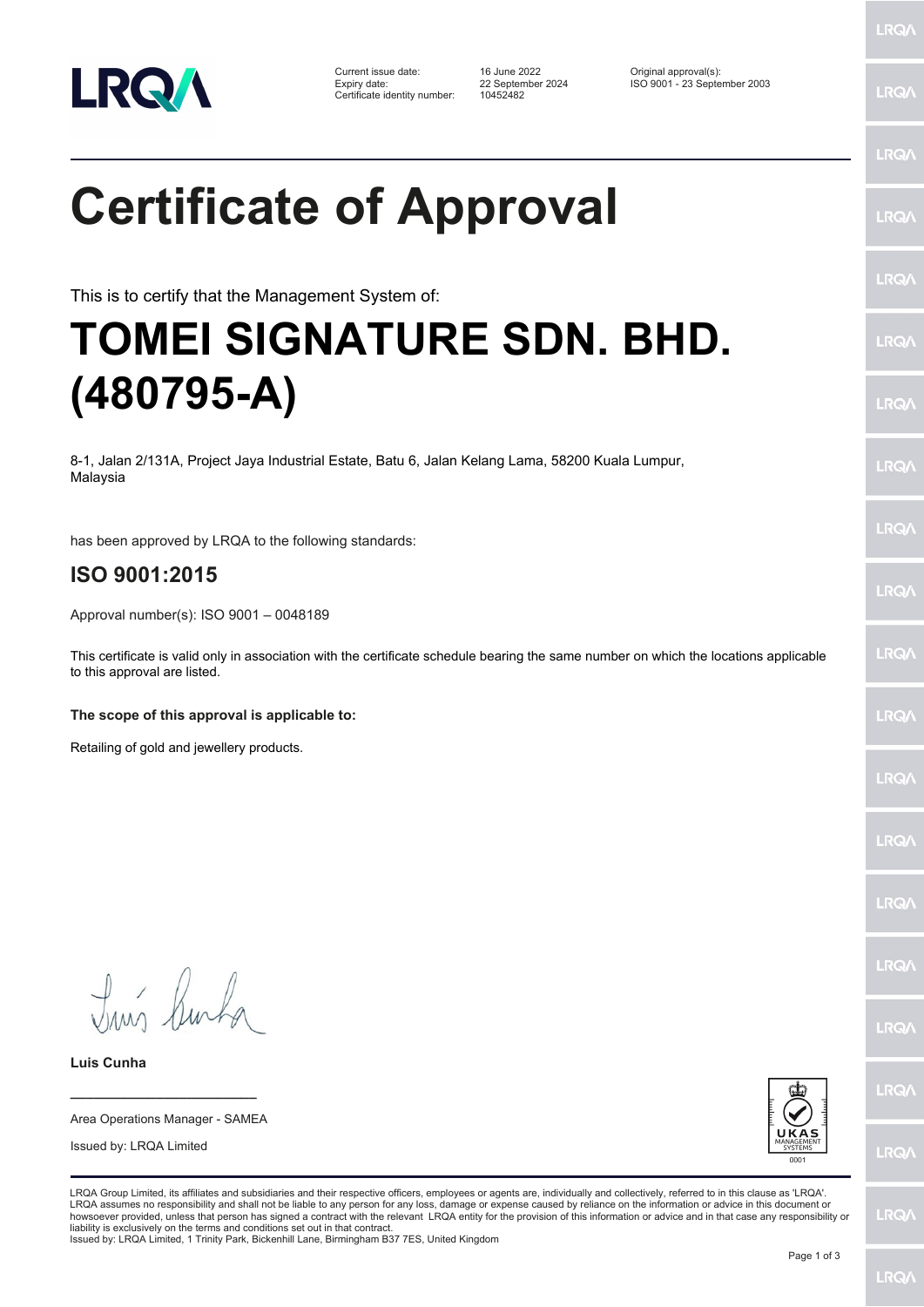

**LRQA** 

Certificate identity number: 10452482

|                                                                                                                                                                            |                                                            | <b>LRQ/</b>  |
|----------------------------------------------------------------------------------------------------------------------------------------------------------------------------|------------------------------------------------------------|--------------|
| <b>Certificate Schedule</b>                                                                                                                                                |                                                            | <b>LRQ/\</b> |
| Location                                                                                                                                                                   | <b>Activities</b>                                          | <b>LRQA</b>  |
| 8-1, Jalan 2/131A, Project Jaya Industrial Estate, Batu 6, Jalan<br>Kelang Lama, 58200 Kuala Lumpur,<br>Malaysia                                                           | ISO 9001:2015<br>Retailing of gold and jewellery products. | <b>LRQA</b>  |
| <b>Bukit Tinggi Branch</b><br>G57A, Ground Floor, AEON Bukit Tinggi Shopping Centre, No.<br>1, Persiaran Batu Nilam 1/KS 6, Bandar Bukit Tinggi 2, 41200                   | ISO 9001:2015<br>Retailing of gold and jewellery products. | <b>LRQ/</b>  |
| Klang,<br>Selangor, Malaysia                                                                                                                                               |                                                            | <b>LRQA</b>  |
| <b>Mid Valley Branch</b><br>Lot G010, Ground Floor, Mid Valley Megamall, Mid Valley City,<br>Lingkaran Syed Putra, 59200 Kuala Lumpur, Malaysia                            | ISO 9001:2015<br>Retailing of gold and jewellery products. | <b>LRQA</b>  |
| <b>Pavilion KL Branch</b><br>Lot 2.59, Level 2, Pavilion Kuala Lumpur, 168, Jalan Bukit<br>Bintang, 55100 Kuala Lumpur, Malaysia                                           | ISO 9001:2015<br>Retailing of gold and jewellery products. | <b>LRQ/</b>  |
| <b>Bandar Utama Branch</b><br>Lot G126, Ground Floor, Jusco 1 Utama Shopping Centre, No.<br>1, Lebuh Bandar Utama, Bandar Utama Damansara, 47800                           | ISO 9001:2015<br>Retailing of gold and jewellery products. | <b>LRQA</b>  |
| Petaling Jaya,<br>Selangor, Malaysia                                                                                                                                       |                                                            | <b>LRQA</b>  |
| <b>Sunway Pyramid Branch</b><br>Lot G1.82 & Lot G1.83, Ground Floor, Sunway Pyramid<br>Shopping Mall, No. 3, Jalan PJS 11/15, Bandar Sunway, 46150                         | ISO 9001:2015<br>Retailing of gold and jewellery products. | <b>LRQ/</b>  |
| Petaling Jaya,<br>Selangor, Malaysia                                                                                                                                       |                                                            | LRQ/         |
| <b>IOI Mall Branch</b><br>G-33A, Ground Floor, IOI Mall, Batu 9, Jalan Puchong, Bandar<br>Puchong Jaya, 47100 Puchong, Selangor,<br>Malaysia                               | ISO 9001:2015<br>Retailing of gold and jewellery products. | <b>LRQ/</b>  |
| <b>Setia City Mall Branch</b><br>Lot LG 17 & 18, Setia City Mall, No. 7, Persiaran Setia Dagang,<br>Bandar Setia Alam, Seksyen U13, 40170 Shah Alam,<br>Selangor, Malaysia | ISO 9001:2015<br>Retailing of gold and jewellery products. | <b>LRQA</b>  |
|                                                                                                                                                                            |                                                            | <b>LRQ/</b>  |



LRQA Group Limited, its affiliates and subsidiaries and their respective officers, employees or agents are, individually and collectively, referred to in this clause as 'LRQA'. LRQA<br>provided, unless that person has signed

**LRQA** 

**LRQA** 

**LRQA**